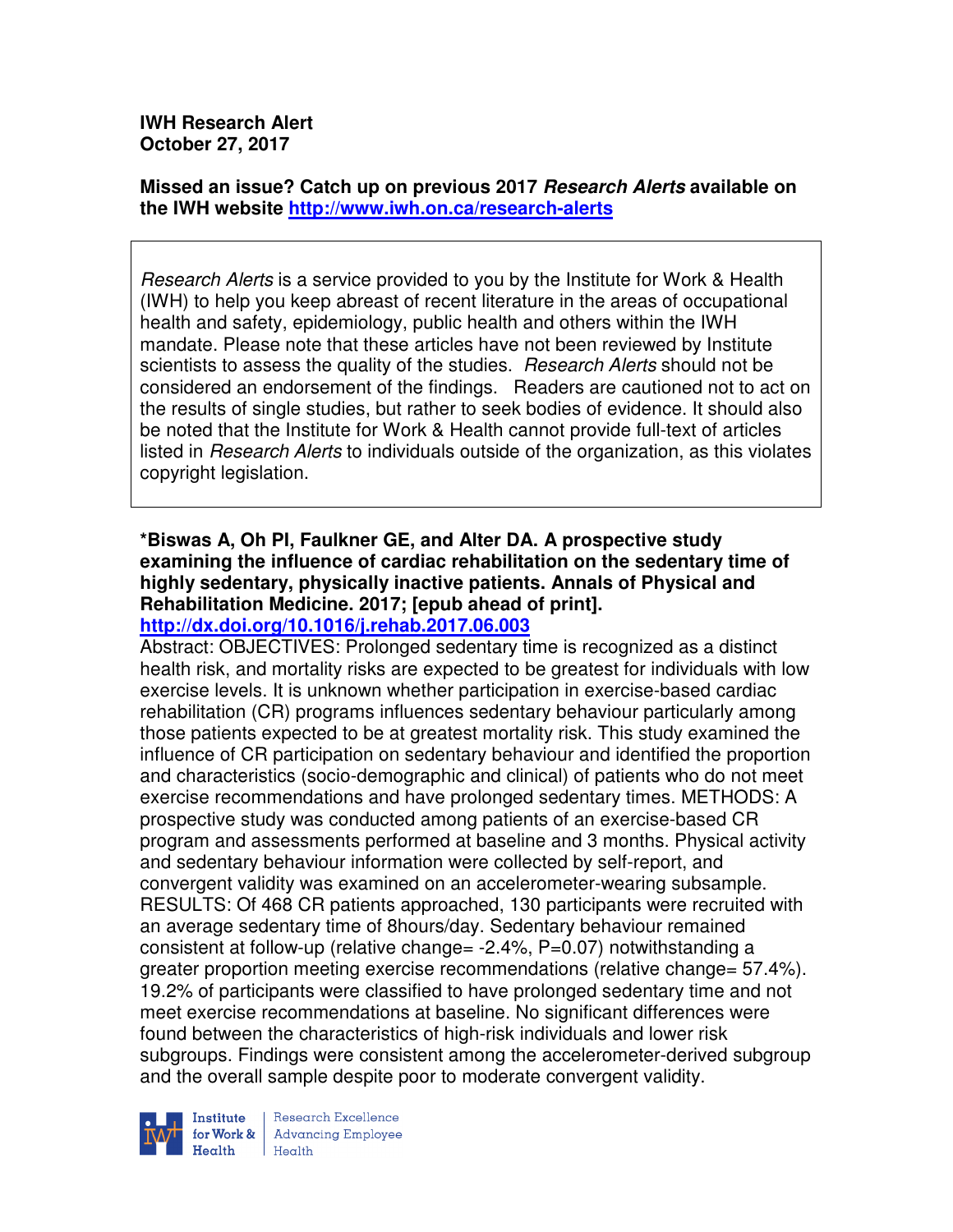CONCLUSIONS: These results suggest that the exercise-focus of CR may not reduce sedentary behaviours. Future studies are needed to determine whether sedentary behaviour-specific reduction strategies are more effective than traditional exercise-based strategies and lead to meaningful improvements in clinical outcomes

### **Allaouat S, Roustaei Z, Verbeek J, and Ruotsalainen J. Five indicators were developed to assess the quality of reviews on preventive interventions. Journal of Clinical Epidemiology. 2017; [epub ahead of print]. http://dx.doi.org/10.1016/j.jclinepi.2017.08.017**

Abstract: OBJECTIVES: The objective of the study was to develop quality indicators for preventive effectiveness and to evaluate their use with Cochrane Reviews of primary preventive interventions. STUDY DESIGN AND SETTING: Based on the quality of care framework, we searched the literature to develop a set of quality indicators. Two authors applied the quality indicators independently to a sample of Cochrane systematic reviews of primary prevention. RESULTS: Five quality indicators were developed: sample size, directness of evidence, adherence, harm, and costs. We applied the quality indicators to a random sample of 84 of a total of 264 Cochrane reviews of primary preventive interventions. Only 70% reviews ( $n = 59$ ) complied with the indicator sample size, whereas  $61\%$  (n = 51) complied with directness of the outcome, 48% (n = 40) with adherence, 76% (n = 64) with harm, and 46% (n = 39) with the indicator cost. CONCLUSION: Applying the five quality indicators is feasible. The quality of evidence in reviews of primary prevention can be substantially improved. Trialists and review authors should provide more information especially on adherence, costs, and indirectness of the outcome. Methodological research is needed on how to incorporate cost information in systematic reviews and how to better deal with indirectness

#### **Bae SH. Work hours of immigrant versus U.S.-born female workers. Workplace Health & Safety. 2017; 65(10):478-486. http://dx.doi.org/10.1177/2165079916686358**

Abstract: This study was a secondary analysis of cross-sectional data extracted from the 2011-2012 California Health Interview Survey. Data from 8,931 full-time (i.e., 21 hours or more per week) women workers aged 18 to 85 years were analyzed to examine the nature and prevalence of immigrant female workers' work hours, overtime, and related factors in the United States compared to U.S. born female workers. Results showed that foreign-born female workers did not work longer hours than U.S.-born female workers. Foreign-born female workers who reported poor health worked longer hours than did their U.S.-born counterparts. Foreign-born female workers who were self-employed or worked in family businesses tended to work longer hours than did those women who worked for private companies or nonprofit organizations

**van der Beek AJ, Dennerlein JT, Huysmans MA, Mathiassen SE, Burdorf A, van Mechelen W, and et al. A research framework for the development and** 



**Institute** Research Excellence<br> **for Work &** Advancing Employee<br> **Health** Health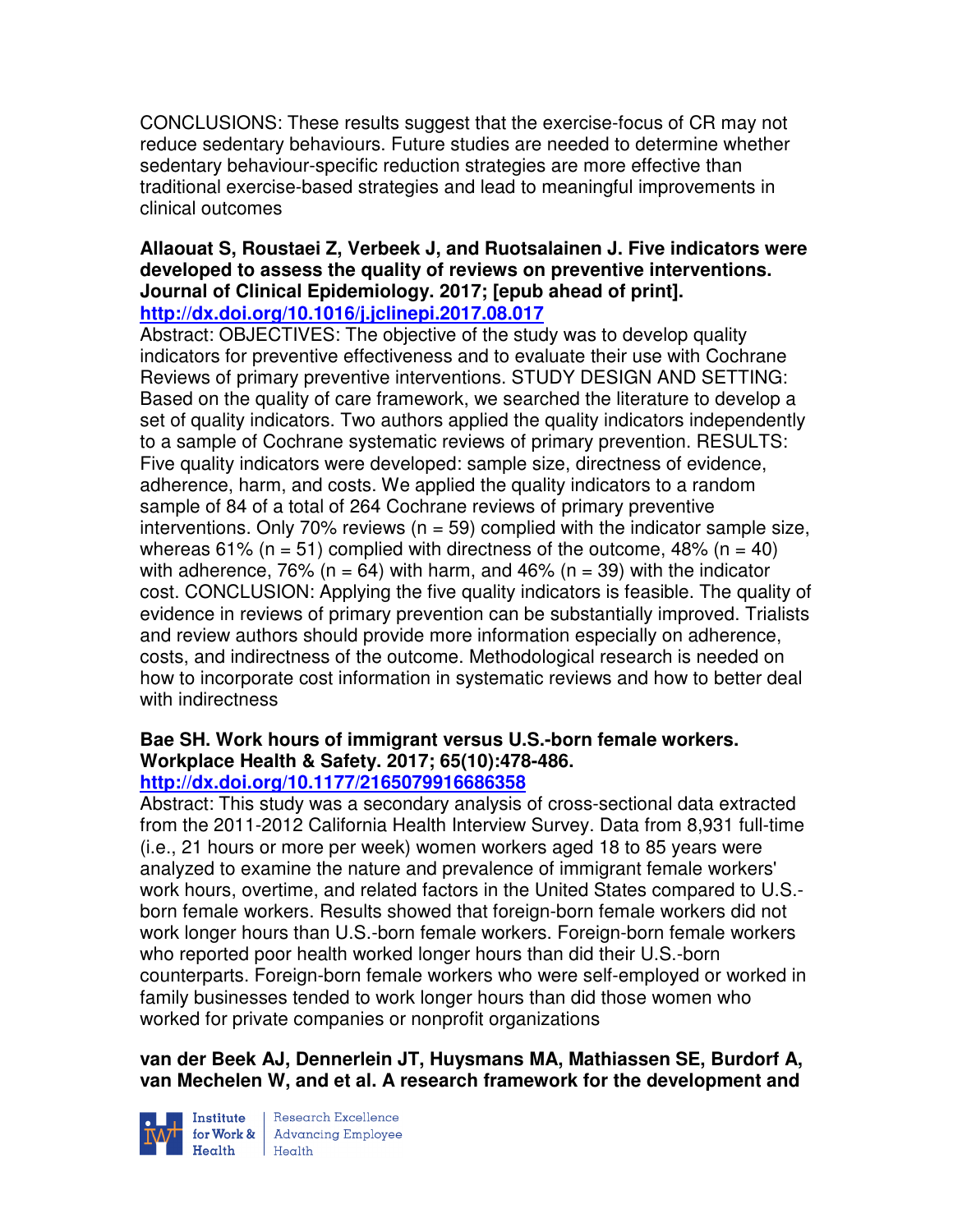## **implementation of interventions preventing work-related musculoskeletal disorders. Scandinavian Journal of Work, Environment, & Health. 2017; [epub ahead of print].**

# **http://dx.doi.org/10.5271/sjweh.3671**

Abstract: Objectives Work-related musculoskeletal disorders (MSD) are highly prevalent and put a large burden on the (working) society. Primary prevention of work-related MSD focuses often on physical risk factors (such as on manual lifting and awkward postures) but has not been too successful in reducing the MSD burden. This may partly be caused by insufficient knowledge of etiological mechanisms and/or a lack of adequately feasible interventions (theory failure and program failure, respectively), possibly due to limited integration of research disciplines. A research framework could link research disciplines thereby strengthening the development and implementation of preventive interventions. Our objective was to define and describe such a framework for multi-disciplinary research on work-related MSD prevention. Methods We described a framework for MSD prevention research, partly based on frameworks from other research fields (ie, sports injury prevention and public health). Results The framework is composed of a repeated sequence of six steps comprising the assessment of (i) incidence and severity of MSD, (ii) risk factors for MSD, and (iii) underlying mechanisms; and the (iv) development, (v) evaluation, and (vi) implementation of preventive intervention(s). Conclusions In the present framework for optimal work-related MSD prevention, research disciplines are linked. This framework can thereby help to improve theories and strengthen the development and implementation of prevention strategies for work-related MSD

### **Colosio C, Mandic-Rajcevic S, Godderis L, van der Laan G, Hulshof C, and van DF. Workers' health surveillance: implementation of the Directive 89/391/EEC in Europe. Occupational Medicine. 2017; 67(7):574-578. http://dx.doi.org/10.1093/occmed/kqx113**

Abstract: Background: European Union (EU) Directive 89/391 addressed occupational health surveillance, which recommends to provide workers with 'access to health surveillance at regular intervals', aiming to prevent work-related and occupational diseases. Aims: To investigate how EU countries adopted this Directive. Methods: We invited one selected representative per member state to complete a questionnaire. Results: All 28 EU countries implemented the Directive in some form. Workers' health surveillance (WHS) is available to all workers in 15 countries, while in 12, only specific subgroups have access. In 21 countries, workers' participation is mandatory, and in 22, the employer covers the cost. In 13 countries, access to WHS is not available to all workers but depends on exposure to specific risk factors, size of the enterprise or belonging to vulnerable groups. In 26 countries, the employer appoints and revokes the physician in charge of WHS. Twelve countries have no recent figures, reports or cost-benefit analyses of their WHS programmes. In 15 countries where reports exist, they are often in the native language. Conclusions: Coverage and quality of occupational health surveillance should be evaluated to facilitate learning from good practice

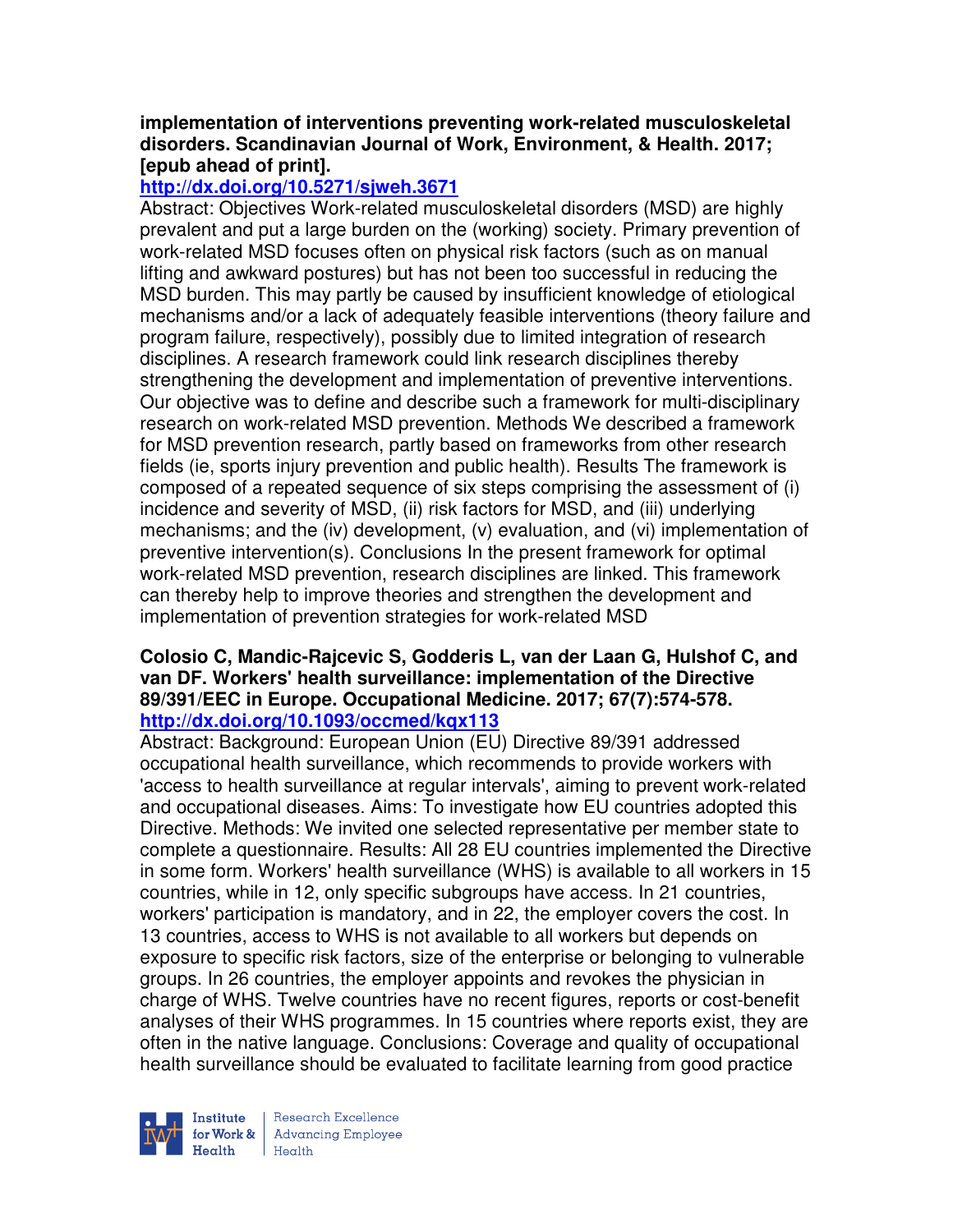and from scientific studies. We propose a serious debate in the EU with the aim of protecting workers more effectively, including the use of evidence-based WHS programmes

### **Doran K and Resnick B. Cardiovascular risk factors of long-term care workers. Workplace Health & Safety. 2017; 65(10):467-477. http://dx.doi.org/10.1177/2165079917693018**

Abstract: Little is known about long-term care workers' cardiovascular disease (CVD) risk. Thus, the authors used baseline objective and subjective data from 98 long-term care staff participating in a worksite health promotion study to provide a comprehensive CVD assessment. The median age of the sample was 32 years ( SD = 13.38). Nine (12.2%) participants smoked and 27 (37.0%) participants reported exposure to secondhand smoke. The average nightly hours of sleep was  $6.5$  ( SD = 1.18), with 24 (32%) participants reporting sleeping at least fairly bad. Sixty-eight participants (73.1%) were overweight or obese. The median aerobic activity was  $0$  ( SD = 18.56). Participants ate on average 27 ( SD = 17.34) servings of high fatty and/or salty foods per week. Although blood pressure and cholesterol levels were within normal limits, this population demonstrated poor behavioral CVD risk factors. Given this finding and the young age of the sample, these workers may be ideal candidates for health promotion efforts before health risk factors are present

# **Gabrovec B. Prevalence of violence toward community nurses: a questionnaire survey. Workplace Health & Safety. 2017; 65(11):527-532. http://dx.doi.org/10.1177/2165079917691767**

Abstract: Violence toward nursing staff occurs frequently, particularly in intensive care units and closed or intensive psychiatric facilities, which have been studied previously. However, violence toward community nurses has not been investigated. The purpose of this study was to explore the frequency of violence toward community nurses in Slovenia. More than 56% of study respondents were verbally abused by their patients during the past year. More than 42% of all cases of horizontal violence were directed at community nurses

## **Gilman SE, Sucha E, Kingsbury M, Horton NJ, Murphy JM, and Colman I. Depression and mortality in a longitudinal study: 1952-2011. CMAJ. 2017; 189(42):E1304-E1310.**

# **http://dx.doi.org/10.1503/cmaj.170125**

Abstract: BACKGROUND: Many studies have shown that depression increases mortality risk. We aimed to investigate the duration of time over which depression is associated with increased risk of mortality, secular trends in the association between depression and mortality, and sex differences in the association between depression and mortality. METHODS: We conducted a cohort study of 3410 adults enrolled in 3 representative samples of a county in Atlantic Canada in 1952 (n = 1003), 1970 (n = 1203) or 1992 (n = 1402) (the Stirling County Study). Depression was measured using a diagnostic algorithm based on the presence of depressed mood and associated symptoms, duration of more than 1



Institute Research Excellence<br>for Work & Advancing Employee<br>Health Health Health Health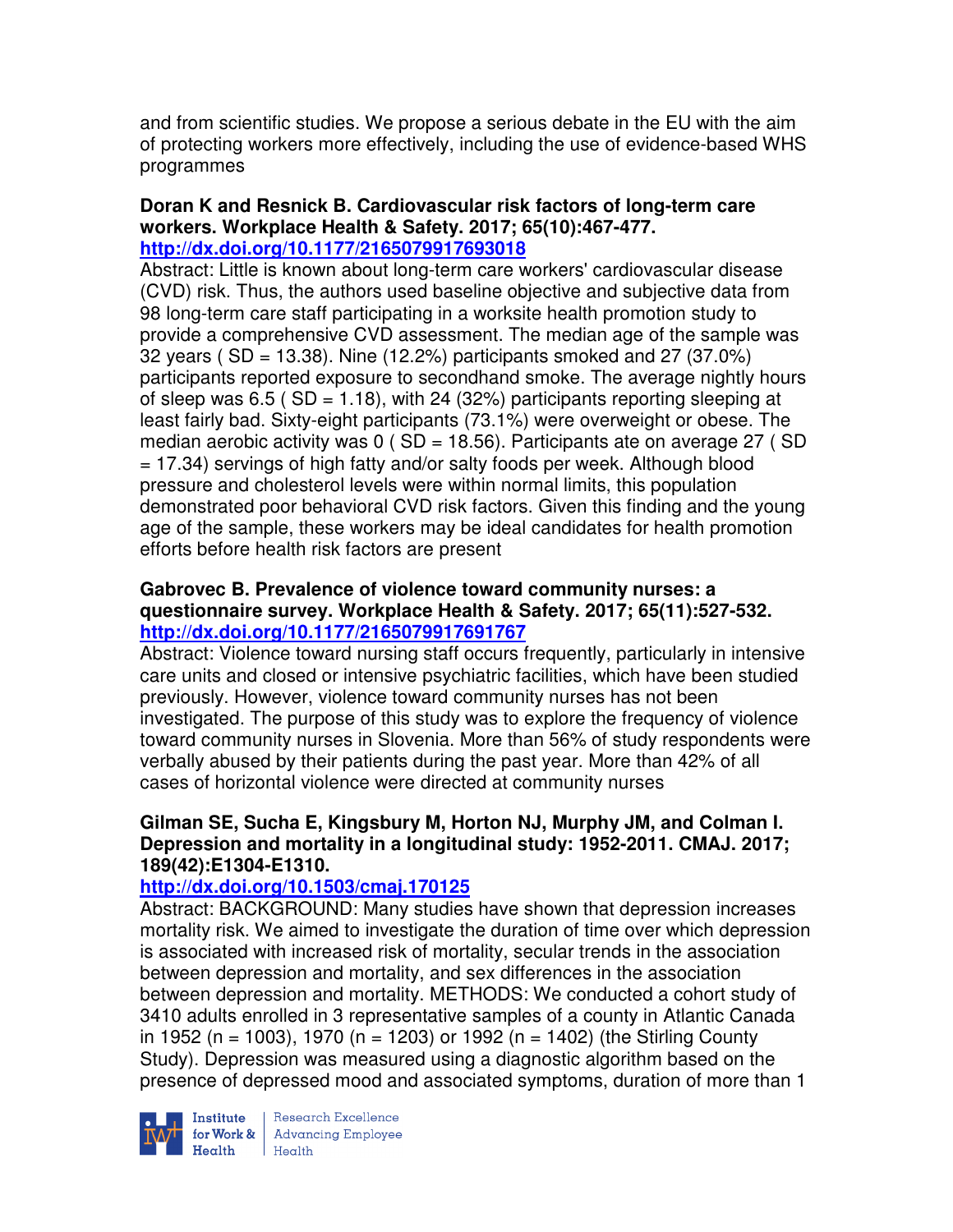month, and substantial impairment. Vital status of participants through 2011 was determined using probabilistic linkages to the Canadian Mortality Database. RESULTS: Depression was associated with a heightened risk of mortality among men during the 3 time periods of the study, with hazard ratios (HRs) of 2.90 (95% confidence interval [CI] 1.69-4.98) between 1952 and 1967, 1.97 (CI 1.34-2.89) between 1968 and 1990, and 1.52 (CI 1.09-2.13) between 1991 and 2011. Elevated risk of mortality was noted among women only between 1990 and 2011  $(HR = 1.51; Cl = 1.11-2.05)$ . INTERPRETATION: The association between depression and mortality persists over long periods of time and has emerged among women in recent decades, despite contemporaneous improvements in the treatment of depression and reduction of stigma associated with depression. Further research is needed to better understand the mechanisms involved

### **Hall AL, Davies HW, and Koehoorn M. Personal light-at-night exposures and components of variability in two common shift work industries: uses and implications for future research. Scandinavian Journal of Work, Environment, & Health. 2017; [epub ahead of print]. http://dx.doi.org/10.5271/sjweh.3673**

Abstract: Objectives Shift workers' increased risk of various adverse health

outcomes has been linked to light-at-night (LAN) exposure, but few studies have measured LAN exposure in workplaces. To inform future research methods, this study aimed to (i) measure shift workers' exposures to LAN across industries, occupations, and work environments and (ii) assess components of variance across different exposure groupings and metrics. Methods Between October 2015 and March 2016, 152 personal full-shift measurements were collected from 102 night shift workers in emergency health services (paramedics, dispatchers) and healthcare industries (nurses, care aides, security guards, unit clerks, and laboratory, pharmacy, and respiratory therapy staff) in the province of British Columbia, Canada. Descriptive and variance component analyses were conducted for the 23:00-05:00 period to characterize exposures using multiple metrics of potential biological relevance (median lux, 90 thpercentile lux, sum of minutes >/=30 lux, and sum of minutes >/=100 lux). Results Average exposure levels were highest in the healthcare industry. By occupation, laboratory workers and care aides displayed the highest and emergency dispatch officers displayed the lowest levels for all LAN exposure metrics. Between-group variance was large relative to within-group variance for all exposure groupings and metrics, and increased as grouping specificity increased (moving from industry to occupation). Conclusions Results from this study suggest that high-level grouping schemes may provide a simple yet effective way of characterizing

individual LAN exposures in epidemiological studies of shift work. Ongoing measurement of LAN exposures and assessment of exposure variability is needed in future studies of shift workers as a means to increase sampling efficiency, reduce measurement error, and maximize researchers' ability to detect relationships where they exist

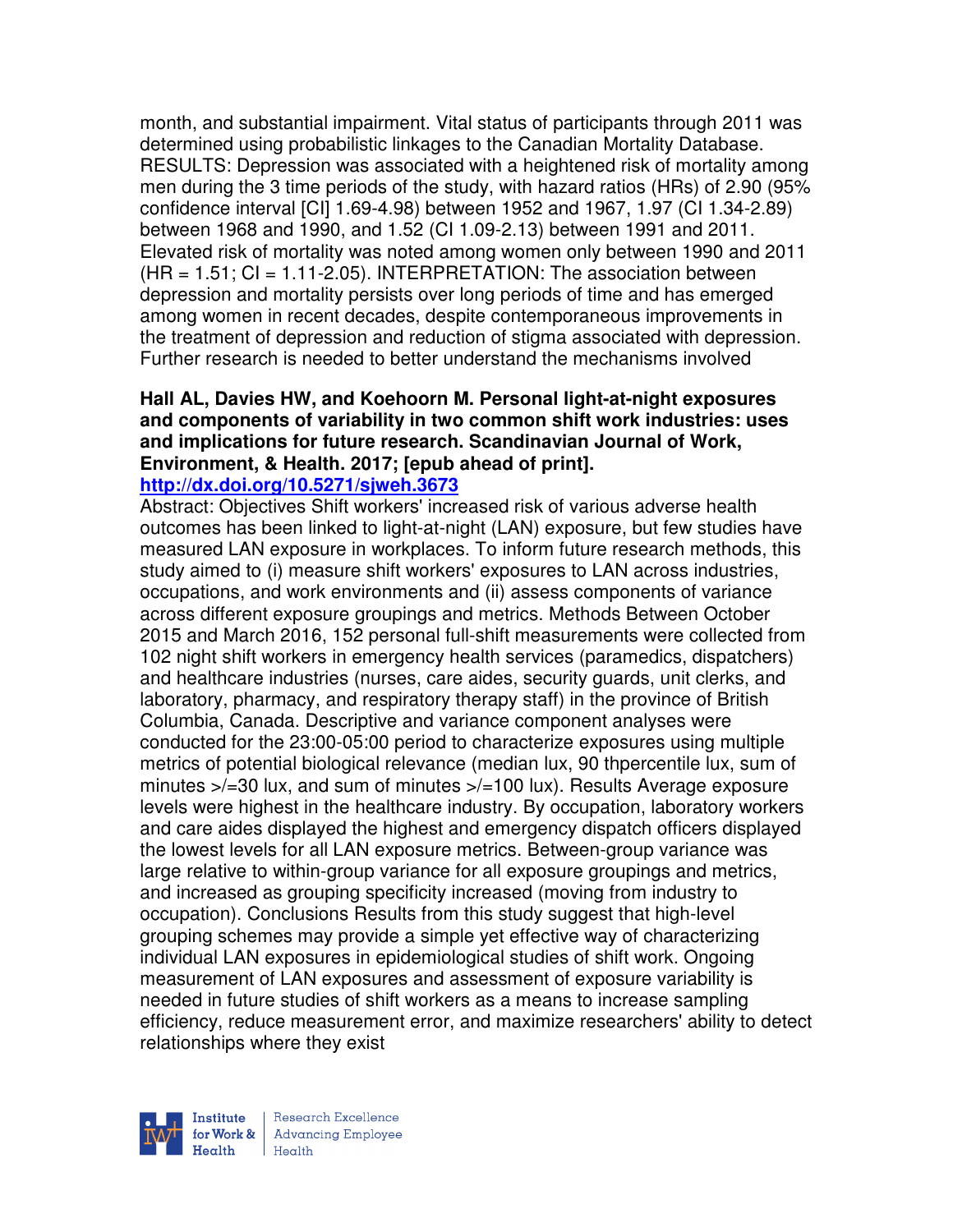#### **Kontos P, Grigorovich A, Nowrouzi B, Sharma B, Lewko J, Mollayeva T, and Colantonio A. A qualitative exploration of work-related head injury: vulnerability at the intersection of workers' decision making and organizational values. BMC Public Health. 2017; 17(1):824. http://dx.doi.org/10.1186/s12889-017-4823-5 [open access]**

Abstract: BACKGROUND: Work-related head injury is a critical public health issue due to its rising prevalence; the association with profound disruption of workers' lives; and significant economic burdens in terms of medical costs and lost wages. Efforts to understand and prevent these types of injuries have largely been dominated by epidemiological research and safety science, which has focused on identifying risk at the level of the individual worker, population group, or organizational sector. Limited research has focused on the perspectives of the workers, a key stakeholder group for informing understanding of vulnerability to work-related head injury. This study explored workers' perspectives to better understand their decision-making and how and why their injuries occurred. METHODS: We conducted a qualitative study using in-depth semi-structured interviews with thirty-two adult workers who had sustained a work-related head injury. Workers were recruited from an urban clinic in central Ontario, Canada. Labour Process Theory informed the thematic analysis. RESULTS: Three hazardous work conditions were identified: insufficient training; inadequate staffing; and inattention to the physical environment. In addition, professional and organizational norms were implicated in vulnerability to head injury including putting the client before the worker and the pressure to work unsafely. The findings also highlight a complex interrelationship between workers' decisionmaking and professional and organizational norms that produces vulnerability to head injury, a vulnerability which oftentimes is reproduced by workers' decisions to work despite hazardous conditions. CONCLUSIONS: Our findings suggest that, beyond the need to redress the inattention to hazards in the physical environment, there is a need to address norms that influence worker decisionmaking to improve the safety of workers. Using Labour Process Theory highlights an important social dynamic within workplace sectors that could inform future development and implementation of multi-level and integrated public health strategies to reduce work-related head injury

### **Lindsay S, Cagliostro E, Albarico M, Mortaji N, and Srikanthan D. Gender matters in the transition to employment for young adults with physical disabilities. Disability and Rehabilitation. 2017; 1-14. http://dx.doi.org/10.1080/09638288.2017.1390613**

Abstract: PURPOSE: The purpose of this study was to explore the role of gender in the transition to employment for young adults with physical disabilities. METHODS: This study drew on in-depth interviews with a purposive sample of 33 participants (23 youth and 10 clinicians). The youth in our sample included 13 females (mean age 22.9) and 10 males (mean age 21.3) who had various types of physical disabilities. The person-environment-occupation (PEO) model informed our analysis. RESULTS: Our research showed several similarities and

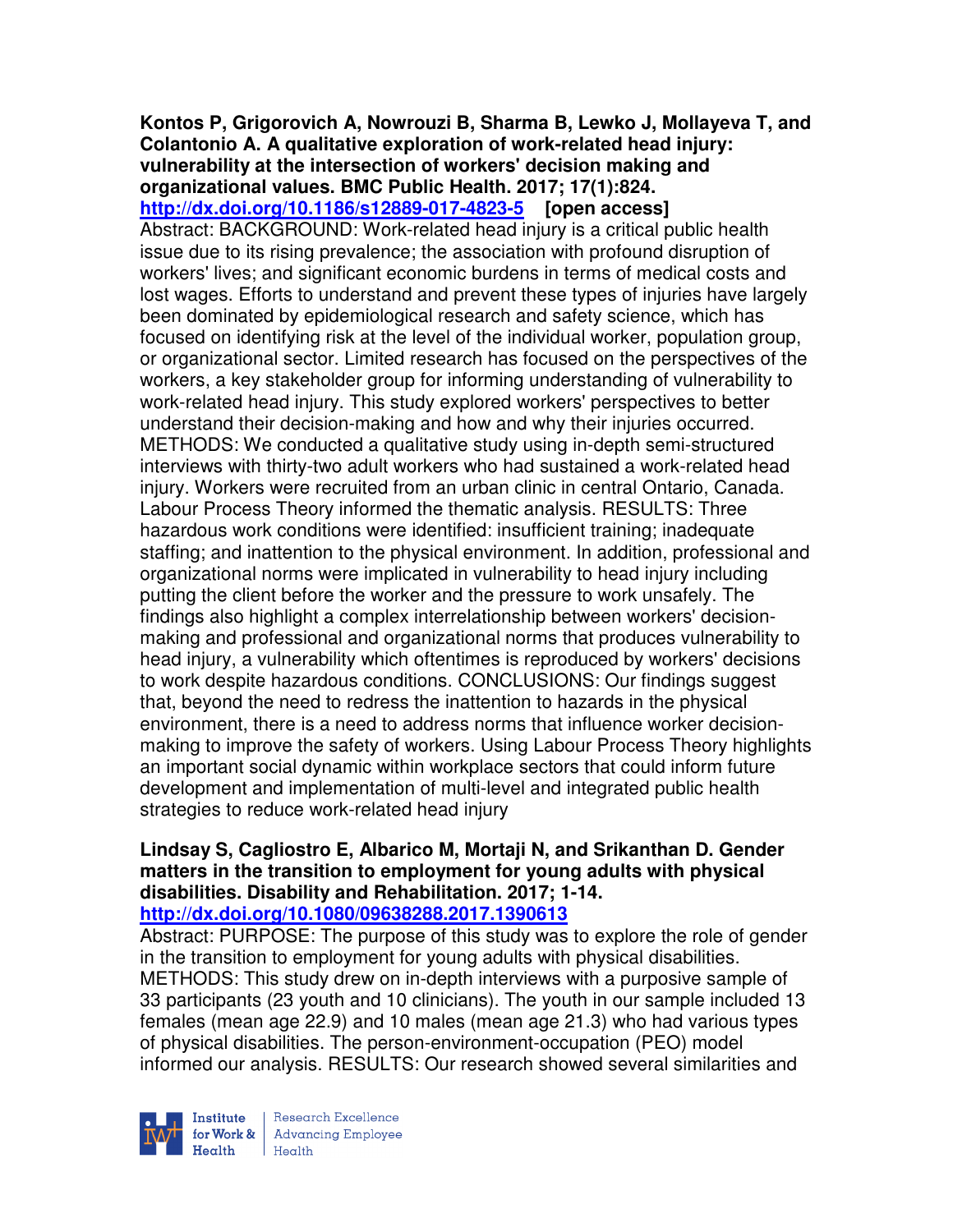some differences between young males and females with physical disabilities as they transition to employment and adulthood at the person, environment, and occupational level. At the person level, issues included managing their condition, self-advocacy, and willingness to ask for help. At the environment level, themes focused on parental and social support, accommodations, stigma and discrimination, and transportation challenges. Finally, in the occupation component of the PEO model, we found that males and females with disabilities had different levels of engagement in employment. Although most clinicians commented on gender differences, many reported that they did not tailor their clinical practice accordingly. CONCLUSIONS: Gender sensitive vocational approaches are needed for youth with disabilities as they transition to employment. Implications for rehabilitation Clinicians, educators, and parents should encourage independence and self-advocacy skills among youth so that they are prepared to ask for accommodations that they need to succeed in a work environment. Clinicians and educators should present a variety of career and job options to youth, including science, technology, engineering, and math disciplines, an area where youth with disabilities, particularly females, are underrepresented. Males may feel less able to self-advocate and seek support and may need additional assistance from clinicians, educators, and parents. Clinicians should tailor their vocational rehabilitation practices to the genderspecific needs of youth with disabilities. Clinicians and parents should ensure that both males and females have the resources and supports they need to be successful in their transition to employment

### **Mitra S, Palmer M, Kim H, Mont D, and Groce N. Extra costs of living with a disability: a review and agenda for research. Disability and Health Journal. 2017; 10(4):475-484.**

### **http://dx.doi.org/10.1016/j.dhjo.2017.04.007 [open access]**

Abstract: BACKGROUND: There has been a growing interest in disability and poverty on the international research and policy stages. Poverty assessments for persons with disabilities may be affected by the experience of extra costs associated with a disability. OBJECTIVE: This article provides a systematized review of the global literature on the direct costs associated with living with a disability at the individual or household level. METHODS: We searched three databases for peer-reviewed journal articles that estimated extra costs associated with disability: Econlit, SocIndex and PubMed. RESULTS: We found 20 such studies conducted in 10 countries. These studies were predominantly from high-income countries. Although studies were heterogeneous (e.g., in terms of disability measures and cost methodologies), estimated costs were sizeable and some patterns were consistent across studies. Costs varied according to the severity of disability, life cycle and household composition. Highest costs were observed among persons with severe disabilities, and among persons with disabilities living alone or in small sized households. CONCLUSIONS: More quantitative evidence is needed using rigorous methods, for instance evidence based on longitudinal data and as part of policy evaluations. More internationally

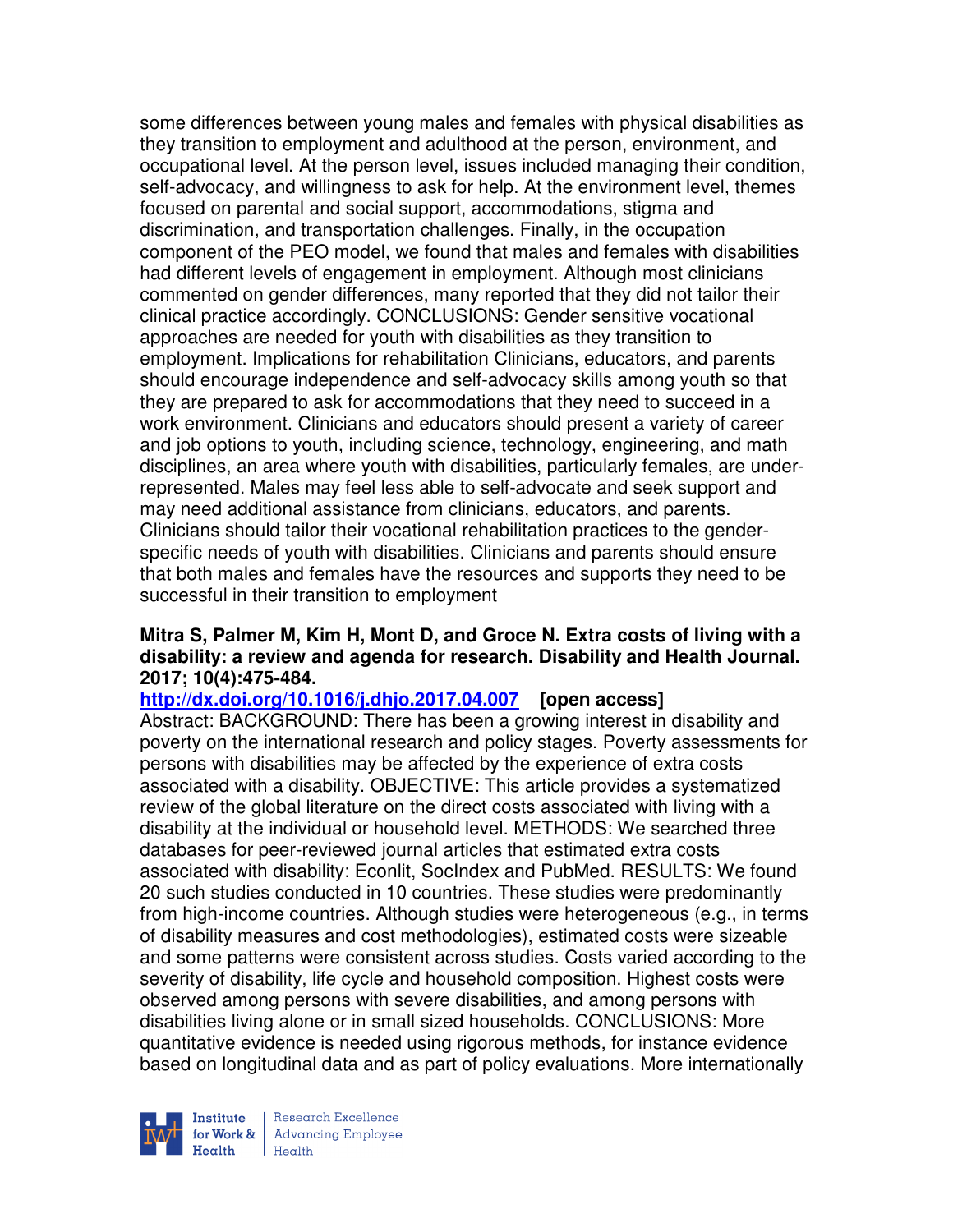comparable data on disability is required for the quantitative evidence to develop, especially in low- and middle-income countries where studies are scarce. Qualitative and participatory research is also needed, especially to investigate unmet needs, and the consequences of extra costs

# **OECD. Preventing ageing unequally. Paris: OECD Publishing; 2017. http://dx.doi.org/10.1787/9789264279087-en**

**Oviatt DP, Baumann MR, Bennett JM, and Garza RT. Undesirable effects of working while in college: work-school conflict, substance use, and health. Journal of Psychology. 2017; 151(5):433-452. http://dx.doi.org/10.1080/00223980.2017.1314927** 

**Postma J, Tuell E, James L, Graves JM, and Butterfield P. Nursing students' perceptions of the transition to shift work: a total worker health perspective. Workplace Health & Safety. 2017; 65(11):533-538. http://dx.doi.org/10.1177/2165079917719713** 

Abstract: Nursing students make an abrupt transition from traditional classes to clinical rotations and shift work. Little is known about students' sleep, sleep disturbances, and safe practice behaviors during this critical phase of professional development. The purpose of this study was to identify nursing students' perceptions of problems and potential solutions related to shift work and long work hours. This qualitative, descriptive study used two nursing student focus groups which engaged in a two-round participatory process aimed at framing future interventions. Participants identified problems and solutions related to personal and workplace well-being. Findings will inform undergraduate curricular revisions, and hospital hiring and managerial practices

**Ruotsalainen J, Sauni R, and Verbeek J. Cochrane work - championing facts since 2003. Occupational Medicine. 2017; 67(7):504-506. http://dx.doi.org/10.1093/occmed/kqx073** 

**Shiri R, Heliovaara M, Ahola K, Kaila-Kangas L, Haukka E, Kausto J, Saastamoinen P, Leino-Arjas P, and Lallukka T. A screening tool for the risk of disability retirement due to musculoskeletal disorders. Scandinavian Journal of Work, Environment, & Health. 2017; [epub ahead of print]. http://dx.doi.org/10.5271/sjweh.3684** 

Abstract: Objective This study aimed to develop and validate a risk screening tool using a points system to assess the risk of future disability retirement due to musculoskeletal disorders (MSD). Methods The development population, the Health 2000 Survey, consisted of a nationally representative sample of Finnish employees aged 30-60 years (N=3676) and the validation population, the Helsinki Health Study, consisted of employees of the City of Helsinki aged 40-60 years (N=6391). Both surveys were linked to data on disability retirement awards due to MSD from national register for an 11-year follow-up. Results The discriminative ability of the model with seven predictors was good (Gonen and



Institute Research Excellence<br>
for Work & Advancing Employee<br>
Health Health